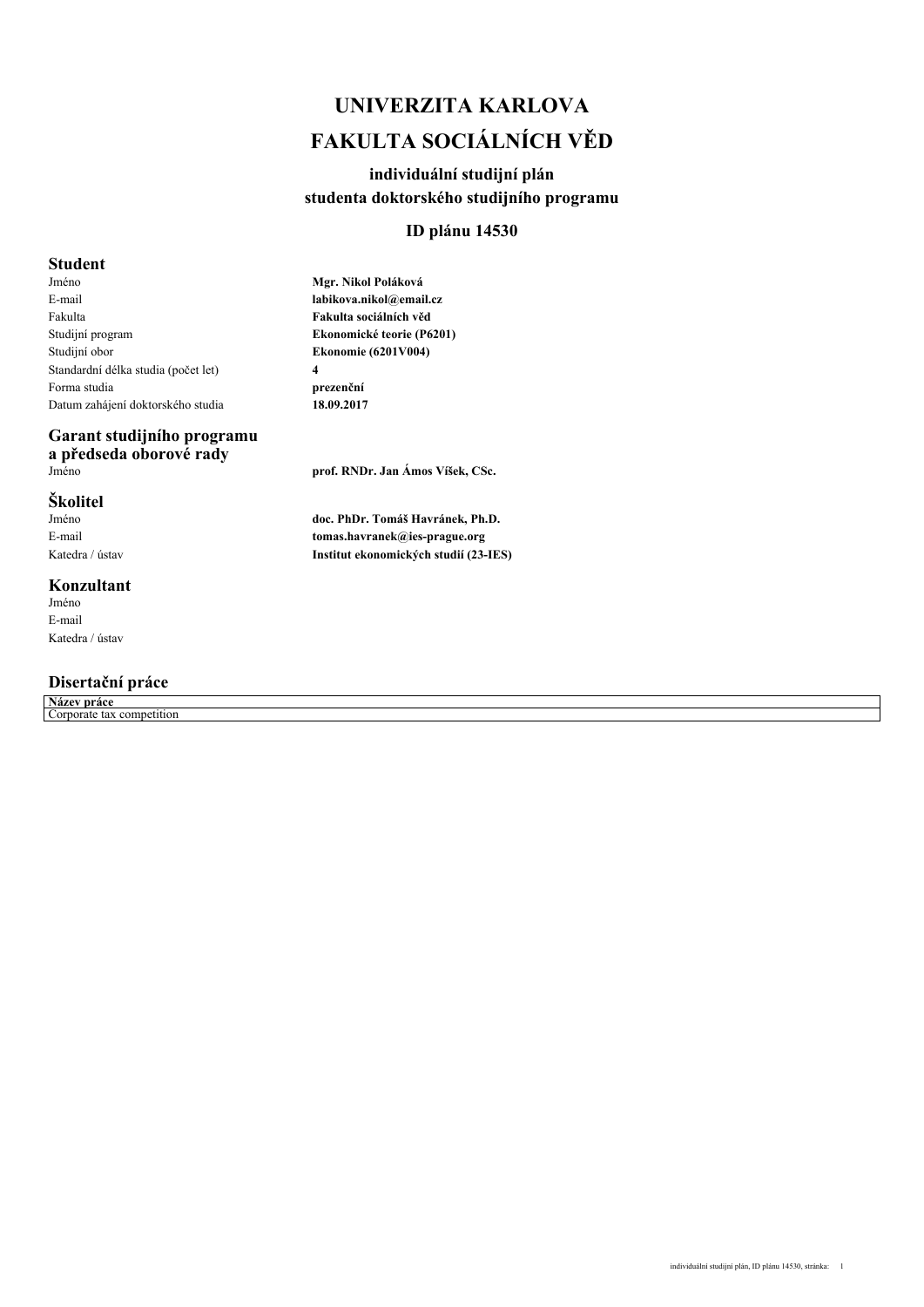#### *Postup v přípravě disertační práce*

*Synopsis:* In my dissertation I would like to investigate tax-related topics, namely corporate tax competition and corporate tax setting in connection to the BEPS ("Base Erosion *and Profit Shifting") and OECD Action plan in more detail. The connection line between expected articles in my dissertation will be the topic of corporate tax competition. As it is generally accepted theory that the corporate tax rate competition among states does exist and also the available literature on this topic provides results supporting this theory, I would like to concentrate on verification of this generally accepted theory, as I am not fully convinced that current academic literature is focused in the correct direction and I would like to contribute to this area of research with the following articles. First, I would like to focus deeper on the corporate tax competition among neighbouring states and to extend the research made in my master's thesis. I investigated empirical literature of corporate tax competition where relationship between tax rates was estimated. The general conclusion of my research is that there is no such tax competition and positive results are stemming from publication bias. Since this is a rare opinion, I would like to extend my dataset, verify my results from the conducted meta-analysis and find the driving determinants of the heterogeneity of results. Second, I want to investigate deeper my preliminary results, that drivers of tax competition are related to the political situation in the country. There is a prevailing opinion in the available literature, that the corporate tax competition among states plays significant role in the tax rate setting in home countries. However as the* results of my meta-analysis showed, the effect of such competition is zero and results are driven by publication bias. Furthermore, the results of the meta-analysis<br>have shown that politically oriented variables play signi *tax competition setting. Third, I would like to investigate the BEPS issue deeper as it is throughout discussed topic in the today's economic and political debates. My intention is to analyse the newly implemented interest limitation rules. OECD countries decided to set the limit for tax deductibility of the interest from loans from related parties to the value of 30% of EBITDA. I want to focus on the limit setting and investigate, whether the value of the limit set up by OECD is set optimally in order to avoid aggressive tax planning or it would hurt the companies and deteriorate future economic activity. To summarize, my dissertation will consist of three essays. The first essay will follow my diploma thesis by extending the conducted meta-analysis by using additional methods for identification the variables with influence (BMA), coding additional variables and performing additional analysis of the data. In the second essay, I will build up on the results from the meta-analysis and conduct the primary study with focus on internal political factors. In the third essay, I will investigate the limits for tax deductibility of the interest from loans from related parties and I will aim to find the border between interests connected with aggressive tax planning and interest connected only with ordinary business needs. Core literature Devereux, Michael P., Ben Lockwood, and Michela Redoano. "Do countries compete over corporate tax rates?." Journal of Public Economics 92.5 (2008): 1210-1235. Genschel, Philipp, and Peter Schwarz. "Tax competition: a literature review." Socio-Economic Review 9.2 (2011): 339-370. Havranek, Tomas, and Zuzana Irsova. "Do borders really slash trade? A meta-analysis." IMF Economic Review (2015): 1-32. Leibrecht, Markus, and Claudia Hochgatterer. "Tax competition as a cause of falling corporate income tax rates: A survey of empirical literature." Journal of Economic Surveys 26.4 (2012): 616-648. Liu, Yongzheng. "Do government preferences matter for tax competition?." International Tax and Public Finance 23.2 (2016): 343-367. OECD (2013): "Action plan on base erosion and profit shifting" http://oecdinsights.org/2013/07/19/what-is-beps-how-can-you-stop-it/ [Accessed: 2017-04-25] Stanley, T. D., and Hristos Doucouliagos. "Picture this: a simple graph that reveals much ado about research." Journal of Economic Surveys 24.1 (2010): 170-191. Forma a rozsah práce: Disertační práce bude mít rozsah 100 - 150 stran. Časový plán zpracování disertační práce: 1. rok studia: Práce na prvním disertačním článku s předpokládaným názvem "Corporate tax competition among neighbouring countries". Práce bude navazovat na dataset a analýzy provedené v diplomové práci. Rozšíření bude obsahovat použití nových metod, rozšíření datasetu a analýzu heterogenity výsledků. Publikace jako IES WP. 2. rok studia: Dokončení prvního disertačního článku a snaha o jeho publikaci. Zahájení práce na druhém disertačním článku s plánovaným názvem "Political factors as a driving determinants of corporate tax rate setting". 3. rok studia: Dokončení druhého disertačního článku a jeho publikace jako IES WP. Zahájení práce na třetím disertačním článku s předpokládaným názvem "Interest limitation rules - their setting and impact". 4. rok studia: Publikace druhého článku v časopise s impact faktorem. Dokončení třetího disertačního článku a jeho publikace. Na konci 4. ročníku malá obhajoba disertační práce 5. rok studia: Finalizace a velká obhajoba disertační práce. Průběh studia*

| Plán.<br>.2020<br>kveten<br>∠kousky<br>ำvanv.<br>i doktorske<br>statn<br>mın   |  |
|--------------------------------------------------------------------------------|--|
| Pláno<br>202<br>obhaioby:<br>kveten<br>novany w<br>male<br>$+ \alpha r$<br>mın |  |
| Plánovaný<br>202<br>květen<br>termin.<br>obhaioby:<br>متلامته<br>* ∠U∠⊥        |  |
|                                                                                |  |

#### *Povinnosti - studijní plán*

| Typ       | Kód           | Název, podrobnosti                                                                                        | Ak. rok   |
|-----------|---------------|-----------------------------------------------------------------------------------------------------------|-----------|
| Předmět   | JED414        | Kvantitativní metody I                                                                                    | 2017/2018 |
| Předmět   | JED415        | Kvantitativní metody II                                                                                   | 2017/2018 |
| Předmět   | <b>JED511</b> | Teaching Assistantship (Full) A                                                                           | 2017/2018 |
| Předmět   | <b>JED511</b> | Teaching Assistantship (Full) A                                                                           | 2017/2018 |
| Předmět   | <b>JED611</b> | Teaching Assistantship (Full) B                                                                           | 2017/2018 |
| Předmět   | JED414        | Kvantitativní metody I                                                                                    | 2018/2019 |
| Předmět   | <b>JED415</b> | Kvantitativní metody II                                                                                   | 2018/2019 |
| Předmět   | <b>JED511</b> | Teaching Assistantship (Full) A                                                                           | 2018/2019 |
| Předmět   | <b>JED511</b> | Teaching Assistantship (Full) A                                                                           | 2018/2019 |
| Předmět   | JED414        | Kvantitativní metody I                                                                                    | 2019/2020 |
| Předmět   | <b>JED415</b> | Kvantitativní metody II                                                                                   | 2019/2020 |
| Předmět   | <b>JED511</b> | Teaching Assistantship (Full) A                                                                           | 2019/2020 |
| Předmět   | <b>JED511</b> | Teaching Assistantship (Full) A                                                                           | 2019/2020 |
| Předmět   | JED414        | Kvantitativní metody I                                                                                    | 2020/2021 |
| Předmět   | JED415        | Kvantitativní metody II                                                                                   | 2020/2021 |
| Předmět   | <b>JED511</b> | Teaching Assistantship (Full) A                                                                           | 2020/2021 |
| Publikace | $---$         | Corporate tax competition among neighbouring countries                                                    | 2017/2018 |
|           |               | Publikace článku v IES WP vypracovaného na základě diplomové práce.                                       |           |
| Jiné      | ---           | Grantové aktivity                                                                                         | 2017/2018 |
|           |               | Přihláška do soutěže grantové agentury UK s předpokládaným tématem "Corporate tax competition". V případě |           |
|           |               | neúspěchu budu podávat přihlášku v dalších letech studia.                                                 |           |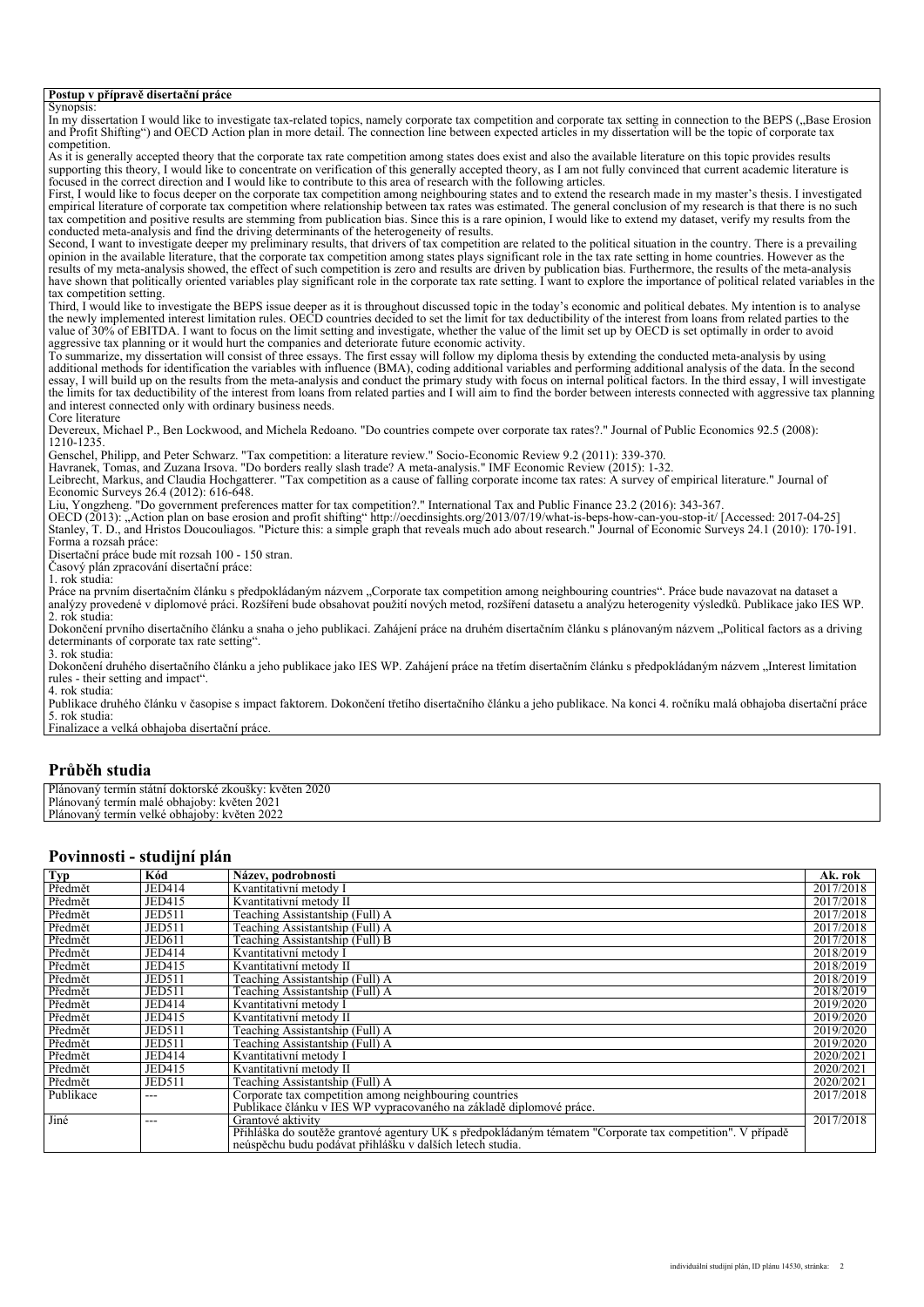| Typ        | Kód | Název, podrobnosti                                                                                                                        | Ak. rok   |
|------------|-----|-------------------------------------------------------------------------------------------------------------------------------------------|-----------|
| Jiné       | --- | Obhajoby                                                                                                                                  | 2017/2018 |
|            |     | Navštívím alespoň 50 % obhajob disertačních prací konaných na IES FSV UK.                                                                 |           |
| Jiné       | --- | Oponentury BP a DP                                                                                                                        | 2017/2018 |
|            |     | Budu se podílet na oponování bakalářských a diplomových prací                                                                             |           |
| Jiné       | --- | Studijní dokumenty                                                                                                                        | 2017/2018 |
|            |     | Do 31. 5. každého akademického roku odevzdám vyplněný a školitelem schválený formulář Roční hodnocení                                     |           |
|            |     | plnění ISP, ve kterém současně upřesním průběh doktorského studia v následujícím akademickém roce. V                                      |           |
|            |     | případě ukončení přerušení studia a návratu do studia vyplním všechny potřebné dokumenty do jednoho měsíce                                |           |
|            |     | od data ukončení přerušení (Roční hodnocení plnění ISP a update na další rok).                                                            |           |
| Jiné       | --- | Výuka (TAs)                                                                                                                               | 2017/2018 |
|            |     | Výuka ZS 2017/2018:                                                                                                                       |           |
|            |     | - JEB111 Advanced Data Analysis in MS Excel (1 TA slot seminář)                                                                           |           |
|            |     | - JEM035 Financial Markets Instruments I (1 TA slot seminář)                                                                              |           |
|            |     | Výuka LS 2017/2018:<br>- JEM036 Financial Markets Instruments II (1 TA slot seminář)                                                      |           |
|            |     | Konference                                                                                                                                | 2020/2021 |
| Konference | --- | Do konce čtvrtého ročníku se aktivně zúčastním alespoň dvou zahraničních vědeckých konferencí.                                            |           |
| Publikace  | --- | Corporate tax competition among neighbouring countries (Scopus submission)                                                                | 2018/2019 |
|            |     | Zaslání příspěvku do časopisu v databázi Scopus vypracovaný na základě diplomové práce s předpokládaným                                   |           |
|            |     | názvem "Corporate tax competition among neighbouring countries". Zaslání k publikaci na základě připraveného                              |           |
|            |     | submission tree: Journal of Corporate Finance (Impact factor 1,579)=> Journal of International Accounting,                                |           |
|            |     | Auditing and Taxation $\Rightarrow$ Journal of International Economics $\Rightarrow$ Journal of Public Economics $\Rightarrow$ Journal of |           |
|            |     | Banking & Finance =>European Journal of Management and Business Economics                                                                 |           |
| Publikace  | --- | Political factors as a driving determinants of corporate tax rate setting (IES WP submission)                                             | 2019/2020 |
|            |     | Příspěvek do IES WP s předpokládaným názvem "Political factors as a driving determinants of corporate tax rate                            |           |
|            |     | setting"                                                                                                                                  |           |
| Publikace  | --- | Political factors as a driving determinants of corporate tax rate setting (Scopus submission)                                             | 2020/2021 |
|            |     | Zaslání příspěvku do časopisu v databázi Scopus vypracovaný na základě diplomové práce s předpokládaným                                   |           |
|            |     | názvem "Political factors as a driving determinants of corporate tax rate setting". Zaslání k publikaci na základě                        |           |
|            |     | pripraveného submission tree: Journal of Corporate Finance (Impact factor $1,579$ ) => Journal of International                           |           |
|            |     | Accounting, Auditing and Taxation=>Journal of International Economics => Journal of Public Economics =>                                   |           |
|            |     | Journal of Banking $\&$ Finance =>European Journal of Management and Business Economics                                                   |           |
|            |     |                                                                                                                                           |           |
| Publikace  | --- | Interest limitation rules - their setting and impact (IES WP submission)                                                                  | 2020/2021 |
|            |     | Příspěvek do IES WP s předpokládaným názvem "Interest limitation rules - their setting and impact".                                       |           |

#### *Povinnosti specifické pro obor*

*Publikační výstupy a ostatní studijní povinnosti nutné pro přistoupení ke státní doktorské zkoušce a obhajobě:* 

*Do konce 3. ročníku se přihlásím ke státní doktorské zkoušce (SDZ) tak, abych nejdéle do konce 4. ročníku SDZ složil/a.*

*Současně nejdéle dva měsíce před termínem SDZ dodám všechny materiály prokazující splnění podmínek připuštění k SDZ, tj. mít publikovaný či přijatý k publikování (v takovém případě dodám postprint a dobře ověřitelné potvrzení o přijetí k publikaci) alespoň jeden článek ve vědeckém časopise zařazeném v databázi Scopus (či v časopise s nenulovým impakt faktorem z databází SSCI, SCI) a alespoň jeden vědecký článek v sérii alespoň na úrovni IES Working Papers Series, dále dvě grantové aktivity (dle pravidel stanovených Oborovou radou), alespoň čtyři semestry splněných doktorských seminářů a alespoň čtyři "Teaching Assistantships" (TAs) v rámci alespoň dvou rozdílných předmětů.*

*Zavazuji se také ke splnění speciálních požadavků, které mi určila Oborová rada (pokud tak učinila) a k docháze na doktorské obhajoby v minimální průměrné účasti 25 % obhajob za celou dobu mého studia.*

*V době podání přihlášky k malé i velké obhajobě se zavazuji mít publikované či přijaté k publikování alespoň dva články ve vědeckých časopisech zařazených v databázi Scopus (či v časopisech s nenulovým impakt faktorem z databází SSCI, SCI). Dále se zavazuji mít splněno osm TAs. V době podání přihlášky k malé obhajobě se zavazuji mít dizertaci minimálně v následující podobě. Alespoň jeden dizertační článek je plně hotov, druhý téměř hotov a třetí rozpracován. Rozpracovaný třetí článek má minimálně jasnou strukturu, metodologii a cíl a signifikantní práce je na něm již odvedena. Pouze články přijaté k publikaci v době, kdy student studuje doktorát na IES, splní tyto podmínky. Všechny články musí být afiliovány k IES FSV UK. Pouze články v odvětvích Economics, Finance a úzce souvisejících budou uznány.*

#### *Povinnosti v případě studijního pobytu:*

*V případě studijního pobytu se předem omluvím koordinátorovi obhajob z neúčasti na obhajobách doktorských studentů, aby má neúčast mohla být omluvena. Současně v předstihu zažádám Oborovou radu o případné uznání studijních povinností, které plánuji během pobytu splnit. Oponentury BP a DP: Po celou dobu studia se budu podílet na oponování bakalářských a diplomových prací.*

#### *Studijní dokumenty:*

*Do 31. 5. každého akademického roku odevzdám vyplněný a školitelem schválený formulář Roční hodnocení plnění ISP, ve kterém současně upřesním průběh doktorského studia v následujícím akademickém roce. Po zanesení hodnocení Oborovou radou pak formulář Roční hodnocení plnění ISP vytisknu a spolu s mým podpisem a podpisem školitele odevzdám odpovědnému členovi CDS do stanoveného termínu. V případě ukončení přerušení studia a návratu do studia vyplním všechny potřebné dokumenty do jednoho měsíce od data ukončení přerušení (Roční hodnocení plnění ISP a update na další rok).*

#### *Obhajoby:*

*V každém akademickém roce navštívím alespoň 50 % obhajob dizertačních prací konaných na IES FSV UK.*